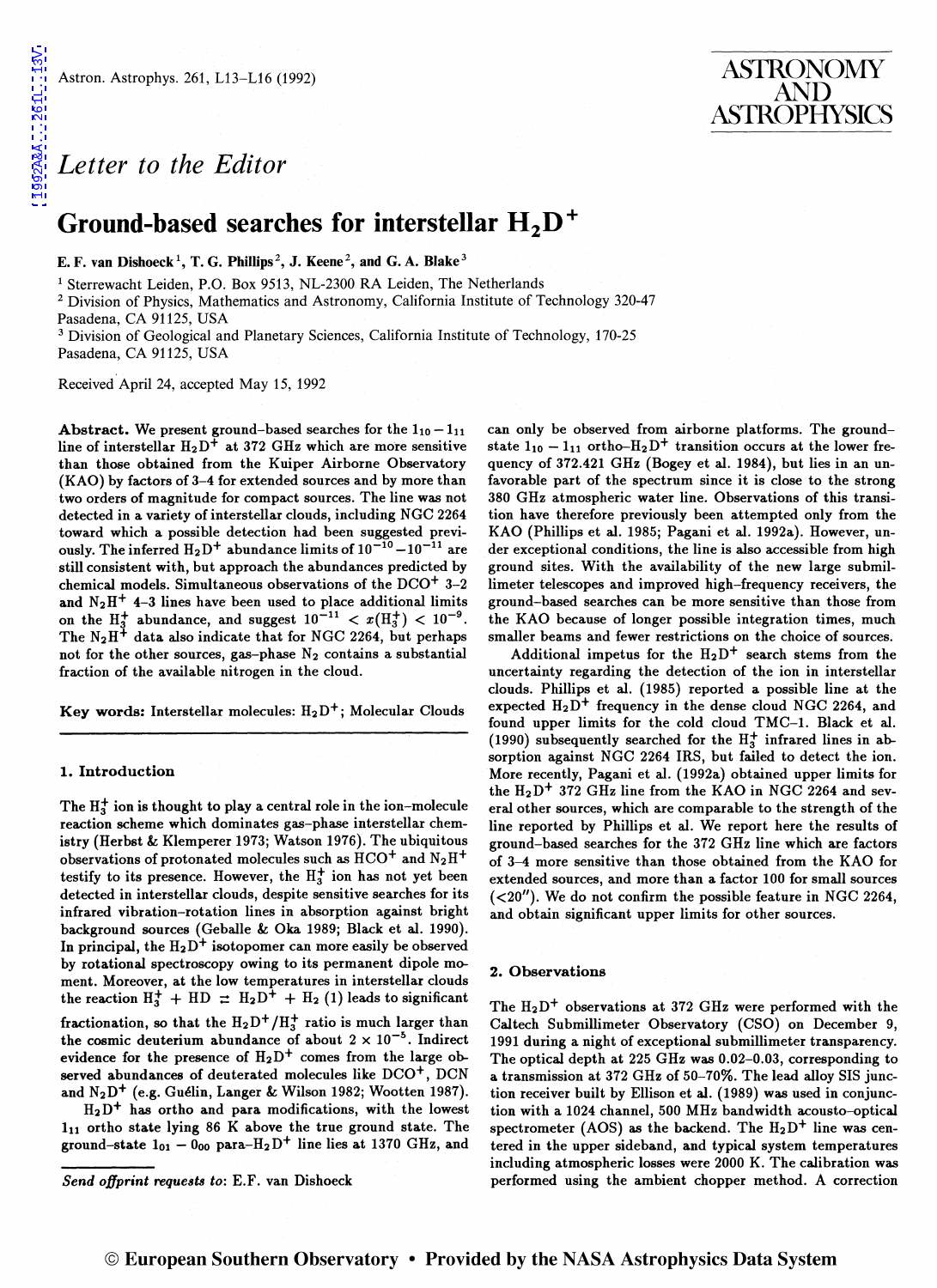

Fig. 1. Observed spectra at 372 GHz toward four of the five sources. The spectra toward NGC 2264, NGC 1333 IRAS 4A and NGC 2024 FIRS have been smoothed to 1 MHz resolution, and that toward W3 IRSS to 2 MHz resolution.

for unequal sideband atmospheric transmission of <10% was applied by means of an atmospheric model which has been adjusted over a two year period to best fit the Mauna Kea atmosphere. The CSO beam size at  $372$  GHz is about  $18''$ , significantly smaller than the KAO beam of 3.'7. The main beam efficiency is about 55%, whereas the efficiency for extended sources is about 70%. The latter value has been used in the analysis. The overall uncertainty in the calibration is estimated to be of order 30%. The observed sources are summarized in Table 1. The position in NGC 1333 labelled WLS corresponds to the peak in the  $DCO<sup>+</sup> 1-0$  map of Wootten et al. (1982).

The observed spectra. at 372 GHz, presented in Figure 1, are summarized numerically in Table 1. It is clear that none of the sources shows a. significant feature at the frequency of the  $H_2D^+$  line. The  $2\sigma$  limit for NGC 2264 obtained after 45 min on-source integration is about 90 mK when corrected for beam efficiency, which is substantially below the possible feature of  $T_A^* \approx 230$  mK by Phillips et al. (1985). Similar  $2\sigma$  limits are found for the other sources; they are typically a factor 3 lower than the limits obtained by Pagani et al. (1992a). Since the KAO observations refer to a much larger beam over which the conditions necessary to excite the  $H_2D^+$  line may not exist, the current ground-based limits are effectively even more sensitive by up to two orders of magnitude.

At the edge of the spectra, a strong line with  $T_A^* \approx 1-3$  *K* is seen for most of the sources. It can be identified with  $N_2H^+$ 4-3, previously seen only by Pagani et al. (1992a) in NGC 6334. Because the effective resolution of the AOS was only 3  $km s<sup>-1</sup>$  at the time of observations, not all lines are resolved and only integrated antenna temperatures are given in Table 1.

The presence of the  $N_2H^+$  line in the  $H_2D^+$  search band is fortunate, since it provides important indirect constraints on the  $H_3^+$  abundance in the clouds, as well as the excitation conditions. For completeness, the  $DCO<sup>+</sup>$  3-2 line at 217 GHz was observed using the sensitive new SIS receiver built by Kooi et al. (1992). The telescope beam size at this frequency is about *3411* and the efficiency for extended sources about 77%.

### 3. Analysis

### *3.1. Excitation model*

The derivation of column densities from observed line strengths requires information about the excitation conditions. The upper levels of the  $H_2D^+$  1<sub>10</sub> - 1<sub>11</sub>,  $N_2H^+$  4-3 and DCO<sup>+</sup> 3-2 transitions lie at 104, 45 and 20 K, whereas the critical densities are about  $2 \times 10^5$ ,  $10^7$  and  $5 \times 10^6$  cm<sup>-3</sup>, respectively. Thus, high densities  $(n > 10^5 \text{ cm}^{-3})$  and not-too-low temperatures are required to excite the lines, even though the abundance of the  $H_2D^+$  ion is greatly enhanced at  $T < 20$  K. The physical conditions in W3 IRS5 and NGC 1333 IRAS 4A have been constrained from observations of high-excitation lines of other species such as  $H_2CO$ ,  $HCO<sup>+</sup>$  and CS in a similar beam (Phillips et al. 1992; Blake et al. 1992). The temperature in the protostellar NGC 1333 IRAS 4A region is somewhat uncertain, but is unlikely to be much different from the dust temperature of 37 *K* throughout the source (Sandell et al. 1991). Because of the lack of lines at the NGC 1333 WLS position, it will not be considered any further. The conditions in NGC 2264 and NGC 2024 are based on literature data (Black et al. 1990;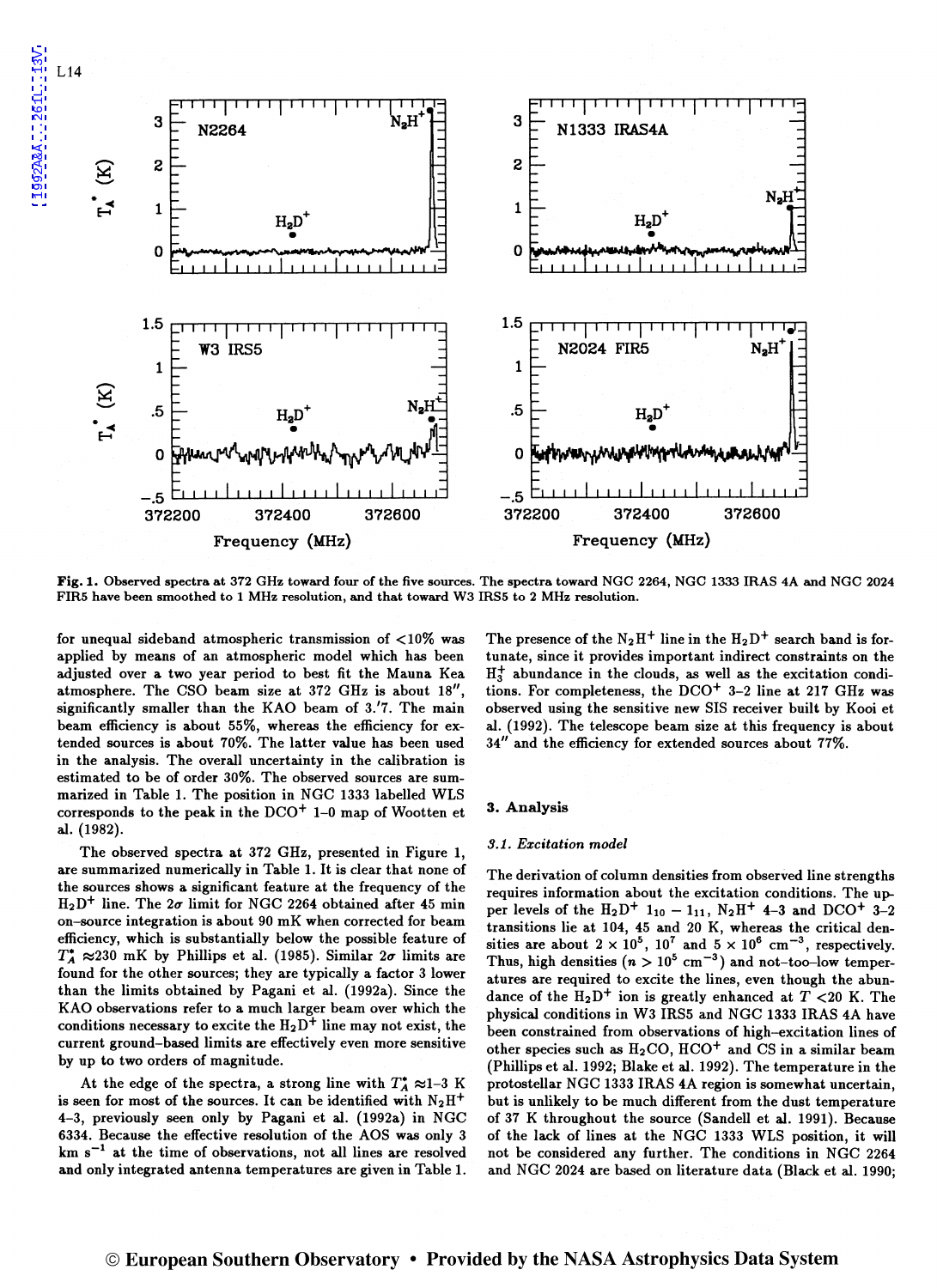1992A&A...261L..13V [1992A&A...261L..13V](http://adsabs.harvard.edu/abs/1992A%26A...261L..13V)

Table 1. Observations

| Source                    | $V_{LSR}$<br>$(km s^{-1}) (K)$ | $1_{10} - 1_{11}$ 4-3 | $(K \text{ km s}^{-1})$<br>$H_2D^+$ N <sub>2</sub> H <sup>+</sup> DCO <sup>+</sup> | $T_A^*$ $\int T_A^* dV$ $\int T_A^* dV$<br>$3 - 2$ |
|---------------------------|--------------------------------|-----------------------|------------------------------------------------------------------------------------|----------------------------------------------------|
| $W3$ IRS5                 | $-39.0$                        | < 0.09 <sup>a</sup>   | 1.8                                                                                | $0.3$                                              |
| NGC 1333 IRAS 4A.         | $+6.0$                         | $\leq 0.11^b$         | 3.1                                                                                | 1.7                                                |
| $NGC$ 1333 WLS $\ldots$   | $+7.5$                         | $< 0.15^b$            | 1.0                                                                                | $0.1$                                              |
| <b>NGC 2024 FIR5 15"S</b> | $+10.2$                        | $< 0.07$ <sup>c</sup> | 5.1                                                                                | $0.2$                                              |
| $NGC 2264$ IRS            | $+6.5$                         | < 0.06 <sup>d</sup>   | 15.0                                                                               | 0.9                                                |

Note: All limits are  $2\sigma$  for the indicated line width.

<sup>a</sup>  $\Delta V=5$ ; <sup>*b*</sup>  $\Delta V=1.5$ ; <sup>*c*</sup>  $\Delta V=2.5$ ; <sup>*d*</sup>  $\Delta V=3.5$  km s<sup>-1</sup>.

Positions (1950): W3 IRS5:  $\alpha=02$  21 53.3,  $\delta=61$  52 21; NGC 1333 IRAS4A: 03 26 04.8, 31 03 14; WLS: 03 25 53.0, 31 10 30; NGC 2024: 05 39 12.8, -01 57 19; NGC 2264: 06 38 25.0, 09 32 29.

Mauersberger et al. 1992), together with unpublished  $H_2CO$ spectra.

The adopted  $H_2D^+$  model has been described by Black et al. (1990). In brief, the excitation *within* each of the ortho- and para-ladders is controlled by radiative transitions and inelastic collisions with H2, whereas transitions *between* the two ladders can only occur through reactive collisions with H2. The latter collisions are rapid enough that the ortho ladder cannot be considered separately, but has the Ooo para level as its effective ground state. A constant de-excitation rate coefficient of  $5 \times$  $10^{-10}$  cm<sup>3</sup> s<sup>-1</sup> was used for all inter-ladder transitions. For sufficiently high densities, this model approaches the "thermal" model of Phillips et al. and the LTE model of Pagani et al. with  $T_{ex} = T$ . At the high densities considered here, excitation by far-infrared radiation does not influence the results for the 372 GHz line, although it affects the 1370 GHz line.

## *9.2. Column densities and abundances*

The inferred column densities are summarized in Table 2. The most sensitive  $H_2D^+$  limits are about  $5 \times 10^{12} - 1 \times 10^{13}$  cm<sup>-2</sup>. Determination of the  $H_2D^+$  abundance requires knowledge of the H2 column densities along the lines of sight, which are highly uncertain. We adopt the values listed in Table 2. Except for NGC 1333, these have been derived from  $C^{18}O$  2-1 measurements and refer to a similar beam of 20-30" (Phillips et al. 1992). The  $H_2$  column density toward NGC 2264 is constrained to better than 50% (Black et al. 1990). On the other hand, that toward NGC 1333 IRAS 4A is based on submillimeter continuum measurements of the dust (Sandell et al. 1991), and is uncertain by a factor of two due to uncertainties in the temperature and the emissivity of the grains. Using this  $N(\text{H}_2)$ , the C<sup>18</sup>O data give a <sup>12</sup>CO abundance of only a few times  $10^{-6}$ , suggesting that CO (but not  $H_3^+$  or  $H_2D^+$ ) may be significantly depleted onto the grains in the bulk of the cloud (Blake et al. 1992). A similar situation may apply to NGC 2024 FIRS (Mezger et al. 1992).

The derived upper limits on the  $H_2D^+$  abundance are typically  $10^{-11} - 10^{-10}$ , with factors of a few uncertainty. Such limits are still just consistent with current chemical models, which predict  $x(\text{H}_2\text{D}^+) \approx 10^{-10}$  for  $T \approx 30$  K, decreasing to  $10^{-11}$  for  $T \approx 50$  K (Watson 1976; Millar et al. 1989; Pagani et al. 1992b). The limits on the  $H_3^+$  abundance are typically  $10^{-9} - 10^{-8}$  if the fractionation scheme of Pagani et al. is used with their standard parameters. However, the models usually refer to a cloud with a density of only  $10^4$  cm<sup>-3</sup> in which the CO abundance is normal, about  $10^{-4}$ . Since the  $H_3^+$  abundance is inversely proportional to density, the model predictions for  $H_2D^+$  could be as low as  $10^{-12}$  at  $T \approx 30$  K for densities of  $10^6$  cm<sup>-3</sup> or larger. On the other hand,  $H_3^+$  is significantly enhanced if CO is depleted, since reaction with this species is the principal removal mechanism. The enhancement for  $H_2D^+$ may be even stronger if other heavy species such as  $O_2$ ,  $N_2$ , and 0 are depleted as well, because reaction (1) then becomes the main destruction path of  $H_3^+$ . For regions such as NGC 1333 IRAS 4A and NGC 2024 FIRS, the effects of high density and low CO abundance may therefore cancel, and the  $H_2D^+$ abundance may still be of order  $10^{-11}$  or more.

A second method to infer  $x(H_3^+)$  is to combine the  $H_2D^+$ limits with the  $DCO<sup>+</sup>$  data. The derived  $DCO<sup>+</sup>$  column densities toward NGC 2264 and NGC 1333 IRAS 4A, together with unpublished  $H^{13}CO^{+}$  data, imply  $DCO^{+}/HCO^{+}\approx 0.01-$ 0.02 and  $DCO^+/H_2D^+>0.1$  and 0.2. In the original deuteration scheme of Watson, a simple relation DCO<sup>+</sup>/HCO<sup>+</sup>  $\approx \frac{1}{3}$  $H_2D^+/H_3^+$ , or equivalently  $DCO^+/H_2D^+ \approx \frac{1}{3}$  HCO<sup>+</sup>/H<sub>3</sub><sup>+</sup>, is found. Although the realization that atomic deuterium may be abundant inside dense clouds alters this argument somewhat (Dalgarno & Lepp 1984), the models of Millar et al. (1989) still indicate steady state ratios close to  $\frac{1}{3}$ . In that case, the observed  $DCO^+/H_2D^+$  limits imply  $HCO^+/H_2^+>0.25$  and 0.55, to be compared with model predictions of  $HCO^{+}/H_{3}^{+}\approx10$  at high densities. The  $HCO<sup>+</sup>$  abundances derived from  $H<sup>13</sup>CO<sup>+</sup>$ assuming an isotopic ratio of 50 are approximately  $2 \times 10^{-9}$  in NGC 2264 and  $2\times10^{-10}$  in NGC 1333, respectively, resulting in upper limits on the  $H_3^+$  abundance of about  $7 \times 10^{-9}$  and  $3 \times 10^{-10}$ . For comparison, the limit inferred by Black et al. (1990) toward NGC 2264 is  $< 1.4 \times 10^{-8}$ . The DCO<sup>+</sup> limits toward W3 IRS5 and NGC 2024 FIRS are significantly lower than those for  $H_2D^+$ , and indicate that these regions are not good places to search for  $H_2D^+$ .

Finally, information on the  $H_3^+$  abundance can be derived from the  $N_2H^+$  lines. The inferred  $N_2H^+$  column densities range from  $10^{12} - 10^{14}$  cm<sup>-2</sup> and the abundances from  $10^{-11} - 10^{-9}$ . Thus, significant variations in the N<sub>2</sub>H<sup>+</sup> abundance occur from cloud to cloud.  $N_2H^+$  is formed mostly by the reaction of  $N_2$  with  $H_3^+$  and is destroyed by reactions with CO, 0 and electrons. If we assume that at least 50% of the gas-phase nitrogen is in the form of  $N_2$  with  $x(N_2) \approx 5 \times 10^{-5}$ and  $x({\rm CO}) \approx 10^{-4}$ , then a simple chemical scheme suggests  $x(H_3^+) \approx x(N_2H^+)$ . For lower  $N_2$  abundances, the  $H_3^+$  abundances will be higher. For NGC 2264, this leads to lower limits on the H<sub>3</sub><sup>+</sup> abundance of  $4 \times 10^{-10} - 3 \times 10^{-9}$ , which are barely consistent with the upper limits derived above.

The three methods used to derive the  $H_3^+$  abundances are summarized in the last few columns of Table 2. Each has its advantages and disadvantages. The first method assumes that the  $H_2D^+$  fractionation is well understood, and depends mostly on the adopted temperature. The second method requires additional independent data, and assumes that  $HCO<sup>+</sup>$  and  $H<sub>3</sub><sup>+</sup>$ are similarly distributed, which may not be valid if CO is heterogeneously depleted. The last method involves the most assumptions, and is very sensitive to the density adopted in the  $N_2H^+$  analysis. In all methods, a major uncertainty is the  $H_2$